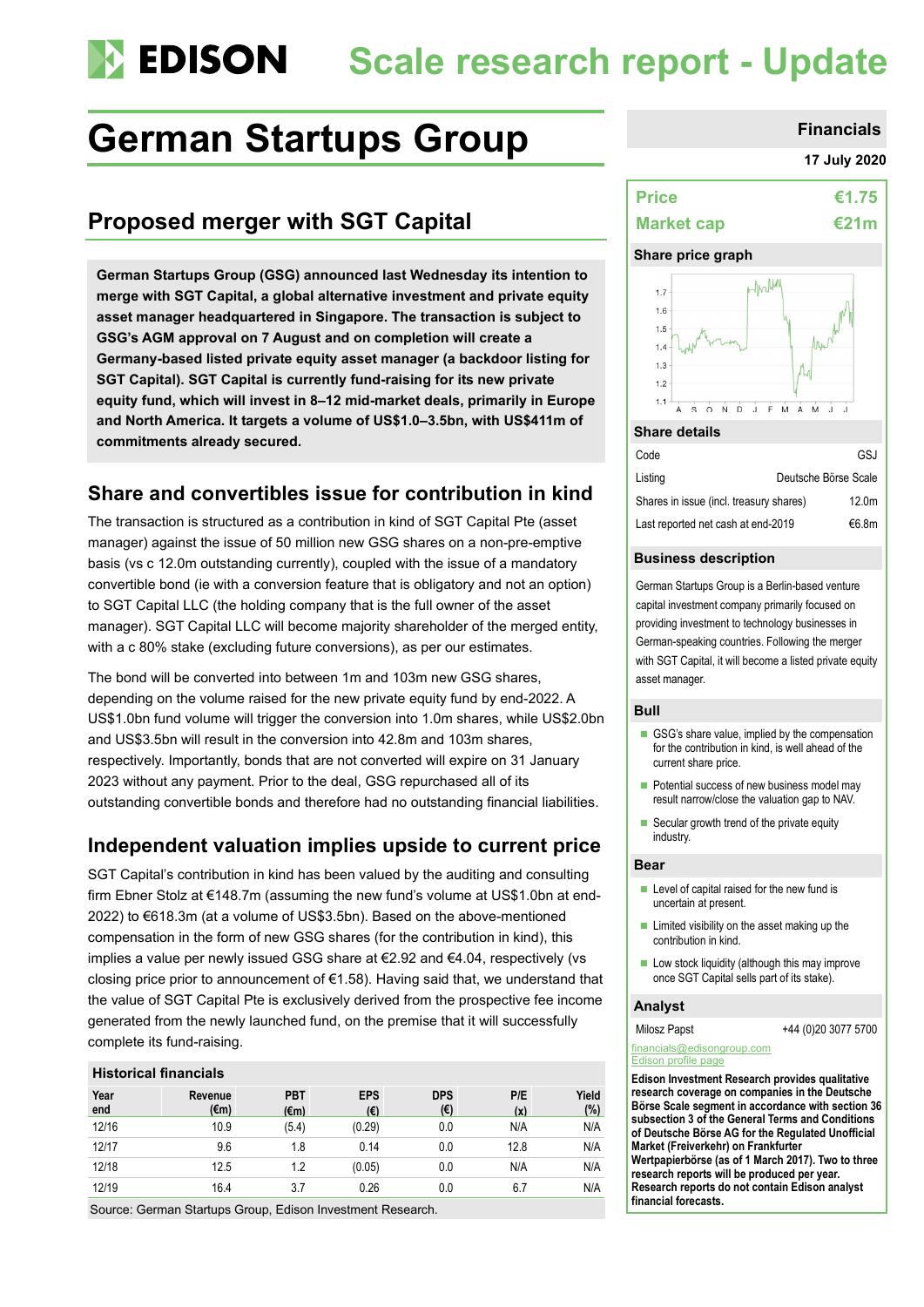

# **The new combined team**

SGT Capital was founded just recently in 2019 and has a five-member management team (partially German) with prior experience across top-tier private equity houses, management consultancies and investment banks. SGT highlights that its predecessor (whose senior team is now largely at SGT Capital) invested US\$1.2bn, and in the nearly two-year period to February 2020 achieved a 27.4% gross IRR pa and a gross money-on-money multiple of 2.2x on its realised PE investments in Europe and the US. Christoph Gerlinger (GSG's CEO and sole shareholder of its general partner through Gerlinger & Partner GmbH) will remain managing director of the general partner in the new structure.

# **Solid distributions from management fees expected**

The company estimates that the merged entity (renamed SGT German Private Equity) will generate management fees of €0.15–0.20 per GSG's share (post-tax, excluding carried interest and after accounting for the new shares to be issued as a result of the transaction) in 2021, and c €0.20–0.30 from 2022 onwards, depending on the degree of the fund-raising's success. This is based on an annual fee income on the fund at c 1.8–1.9% of investment commitments, which we believe is broadly in line with the PE market (although somewhat on the higher end). These will be largely distributed to shareholders through dividends or share buybacks. On top of this, SGT German Private Equity may also generate cash flow from the realisation of GSG's venture capital investments, which (according to management) have a fair value in excess of €20m.

# **Lock-ups on the majority of new GSG shares**

The majority of the new share issue is subject to lock-up agreements, with only up to 4.5m shares able to be sold until 30 June 2022 and up to 20m until 30 June 2025. At the same time, based on our conversation with GSG's management, we understand that SGT Capital is required to sell existing or issue new shares in the amount of 4.0m to enhance free float.